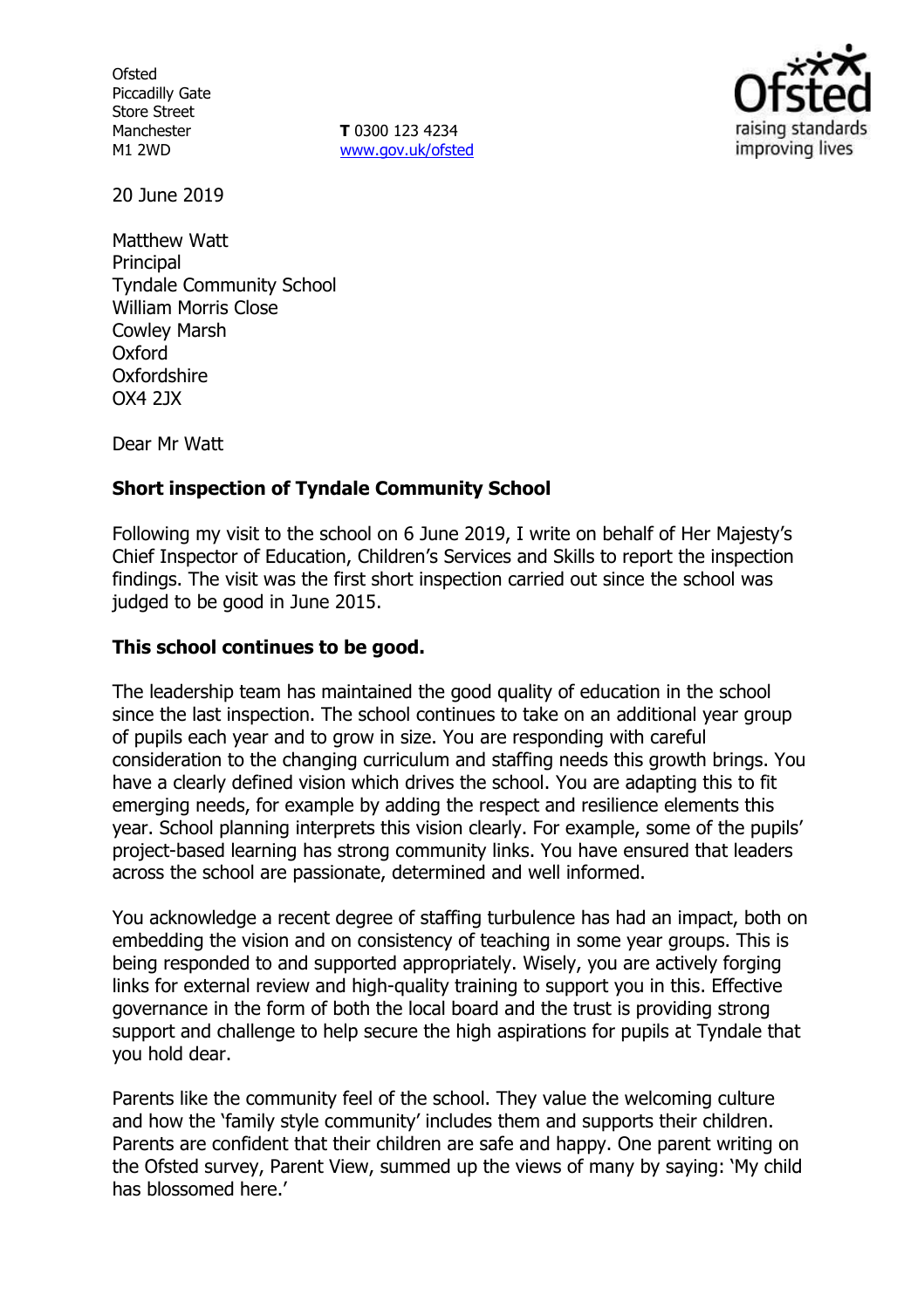

Pupils enjoy their education. They told me that they particularly like mathematics 'because it is important'. Pupils enjoy learning about different artists and projects that interest them by posing questions such as, 'Does gaming help you?' Pupils relish the challenges provided by their learning. However, sometimes they are keen to be challenged sooner, and in more depth, and they view the work as sometimes being too easy. They see school as a happy, welcoming and friendly place in which people are kind and helpful and where 'one friend leads to another'. They are confident that bullying is not a feature of their school.

You have successfully addressed the areas for improvement from the previous inspection. Pupils write at length and for a range of purposes. During the inspection, pupils proudly showed me their stories, which were imaginative and demonstrated a secure grasp of appropriate grammatical features. Pupils told me how much they enjoy writing stories and poems. Nonetheless, occasionally pupils, particularly the most able, are not sufficiently challenged by writing opportunities across the wider curriculum.

Pupils' behaviour around the school is generally good. On the odd occasion where pupils need additional support to do the right thing, it is managed well by staff. However, pupils around the school are not consistently taking enough responsibility for their own learning. When this is the case, time is wasted while pupils wait to be prompted by adults, or when they do not apply themselves and concentrate well enough. You have already identified that there is a need to develop pupils' learning behaviours. You are in the process of implementing a new policy to support pupils in understanding expectations and to develop consistency and clarity around systems for resultant rewards and sanctions.

### **Safeguarding is effective.**

The leadership team has ensured that all safeguarding arrangements are fit for purpose. All necessary checks are carried out before staff are appointed. Safeguarding training is up to date and complete. Staff are well trained in matters of child protection. Any necessary referrals are made in a timely fashion and followed up with tenacity where required. Processes have been reviewed by governors, who work effectively with leaders to ensure that everything is as it should be. Together, you have revised risk assessment as the former sports hall building is changed and adapted to suit the growing school population.

Pupils' well-being is a central feature of the culture of the school. You have ensured that the centrality of pupils' well-being is further strengthened by the recent expansion of the pastoral support team. This helps to keep pupils safe. Pupils know who to speak to if they have concerns. They are confident that they will be listened to. Pupils have good knowledge of how to keep themselves safe, including when online.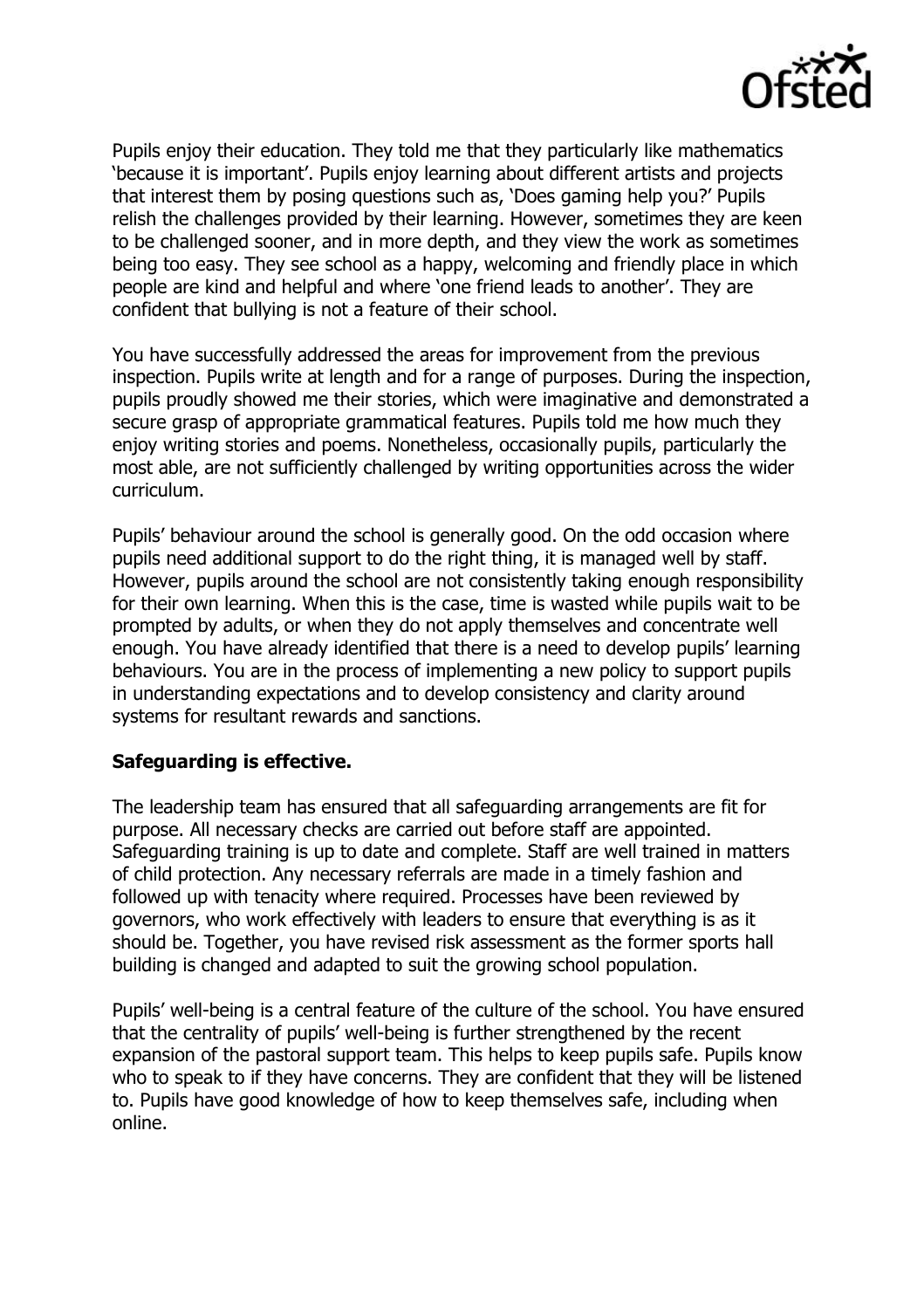

# **Inspection findings**

- During the inspection, we looked closely together at several aspects of the school's work, including the provision for disadvantaged pupils. Leaders, including governors, carefully monitor the spending of the additional pupil premium funding for disadvantaged pupils in order to ensure that it is being well used to support them effectively. Work in pupils' books shows that current disadvantaged pupils are making good progress from their starting points across the curriculum.
- We also looked together at mathematics across the school. The mathematics leader has been successful in ensuring that there is a consistent approach to the teaching of mathematics across the school. Impact of the initiatives she has put in place, for example in developing pupils' ability to explain their mathematical reasoning, can be clearly seen in their books. Pupils are confident, competent and keen mathematicians.
- While pupils are provided with mathematical challenges, sometimes these challenges are insufficiently demanding for them to grapple with the increasing levels of complexity of which some pupils are capable. Pupils relish mathematics challenges and have a keen appetite for more.
- We looked at the design of the curriculum across the school. This has recently been reviewed and carefully revised to ensure that pupils experience wellsequenced learning that builds their subject skills.
- Subject leaders are knowledgeable and have planned the curriculum in their subjects meticulously. They have produced useful guidance and have led training to share their knowledge with colleagues. Leaders are aware that the implementation of some of this is at early stages. They are monitoring teaching and pupils' work to ensure that the curriculum is rich, interesting and equips pupils well for the next stages of their education.

### **Next steps for the school**

Leaders and those responsible for governance should ensure that:

- pupils' learning behaviours are developed so that pupils consistently take more responsibility for their learning
- teaching consistently provides timely and appropriate challenge for pupils, particularly the most able.

I am copying this letter to the chair of the governing body and the chief executive officer of the multi-academy trust, the regional schools commissioner and the director of children's services for Oxfordshire. This letter will be published on the Ofsted website.